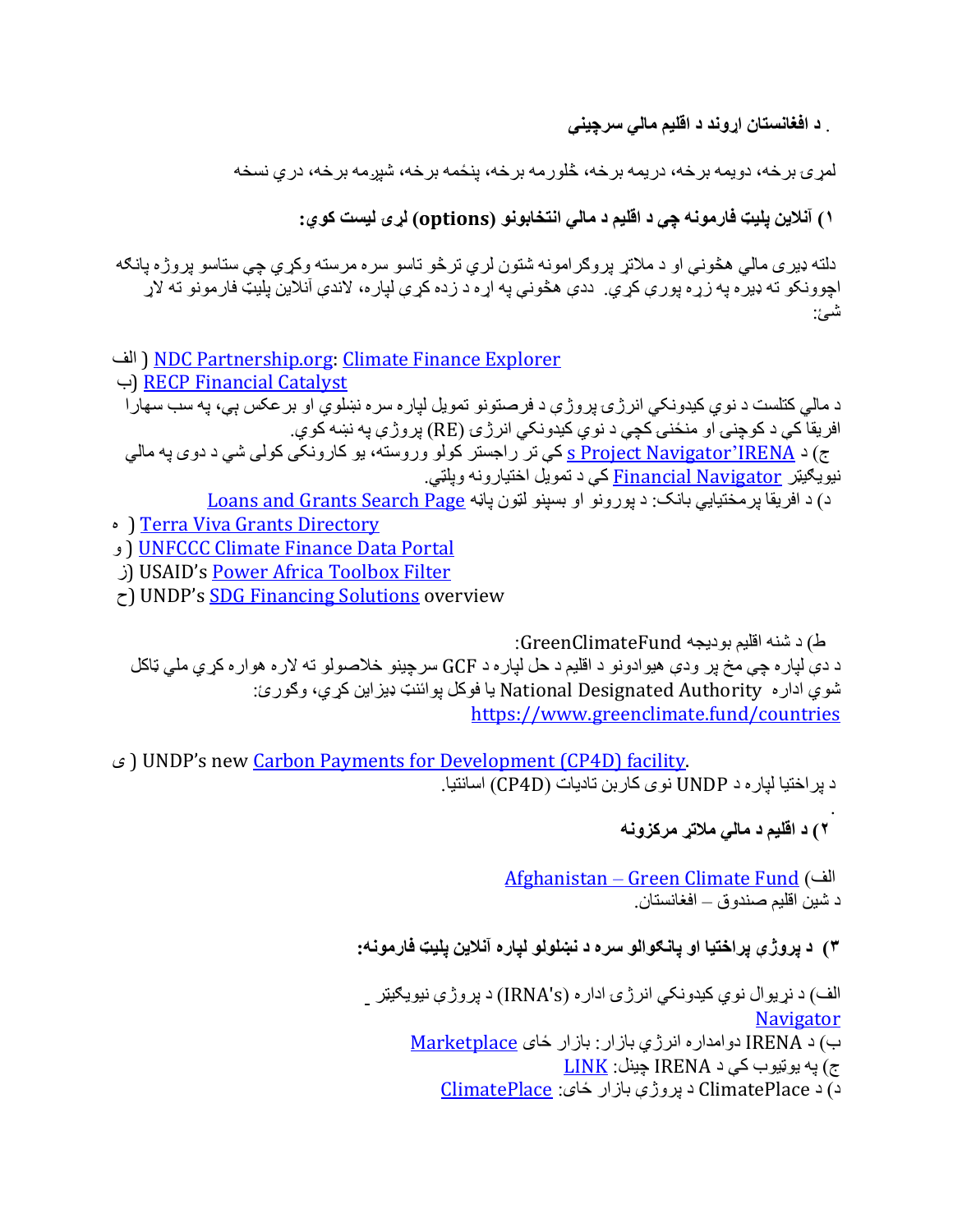ه) مالي همغږۍ يا <u>Convergence Finance،</u> چې مخ پر ودې هېوادو کې د خصوصـي سکټور د پانګون*ې* په ز پاتولو کی بر مرسته تمرکز کوی. و) كراس سرحد: د منى كريډونو تمويل لپاره د خلاصى سرچينى معلومات Open Source information for <u>financing mini-grids-</u> موړ باور لرو چې دا به په افريقا کې بريښنا ته نړيوال لاسرسي ګړندي کړي ترڅو د یو نریلیون ډالرو د بنسټیز پانګو باز ارونو نه لاسرسی خلاص کړي چې د مینی ګریډونو mini-grids اندازه کولو ته اړتيا لري . د نورو معلوماتو لپاره، دا پوډکاسټ this podcast په 30:05 نښه واورئ.

**۴ ) د میلقا يلام ھنوروپار وا ېلاقم** : الف) د ملګرو ملتونو راپور : د 100 ملیارده ډالرو اقلیم مالي ژمنې وړاندې کول او د اقلیم تمویل بدلول، دسمبر ٢٠٢٠

UN Report: Delivering On The \$100 Billion Climate Finance Commitment And Transforming Climate Finance, December 2020

ب) Panda.org د ١٠٠ مليار ده ډالرو اقليم مالي ژمني وړاندې کول، ١٧ دسمبر ٢٠٢٠ Panda.org: Delivering on the \$100 billion climate finance commitment, 17 December 2020

ج) د نړ يو ال بانک مقاله: د نړيو ال بانک ګروپ د اقليم د عمل لپار ه د پنځو کلونو لپار ه د ٢٠٠ مليار ده ډالرو اعلان و کر ، د دسمبر در بمه، ٢٠٢٠

World Bank article: World Bank Group Announces \$200 billion over Five Years for Climate Action, December 3, 2018

د) IFAD: د ډیویکس مقاله: د اقلیم مالی تمویل کوچنیو مالکینو ته د چینل کولو لپار ه د ۵۰۰ ملیونه ډالرو بودیجه بیل کر ه د تیر بز ۱ و بلش لخو ۱، ۲۵ جنو ر ی ۲۰۲۱

FAD: Devex Article: IFAD launches \$500M fund to channel climate finance to smallholders By Teresa Welsh, January 25, 2021

ه) د اقليم مالي اشتر اک په بيړني باز ار کې د اقليم زيربنا کې د پانګوني لپار ه په لومړي سر کې ٢٥٠ مليونه ډالر راټولوي، ٨ جولاي ٢٠٢١

Climate Finance Partnership Raises US\$250 Million at First Close to Invest in Emerging Market Climate Infrastructure, July 08, 2021

د لسو پانګوالو نړیوال کنسورشیم چی د حکومتونو ، مخورو ، او بنسټیزو پانګوالو په ګډون په بیړنی بازارونو کی د کاربن اخراج په کمولو کې د مرستي لپاره د لومړنۍ پانګي ژمنه کوی

و) شنه بانډونه ) Green Bonds، چې د مخ يه زياتيدونکي شمير سازمانونو لخوا صادريږي او د تمويل يو ډول دی چې په ټوله نړۍ کې په چټکۍ سره وده کوي. د مثال په توگه <u>ClimateBonds.net</u> اټکل کوي چې سږکال به د دې ډول تمويل شاوخوا ٣٥٠ مليار ده ډالر ار زېښت ولري.

economies and developing transitions in emerging Financing clean energy : IEA ( ز .June  $2021 -$  Flagship report –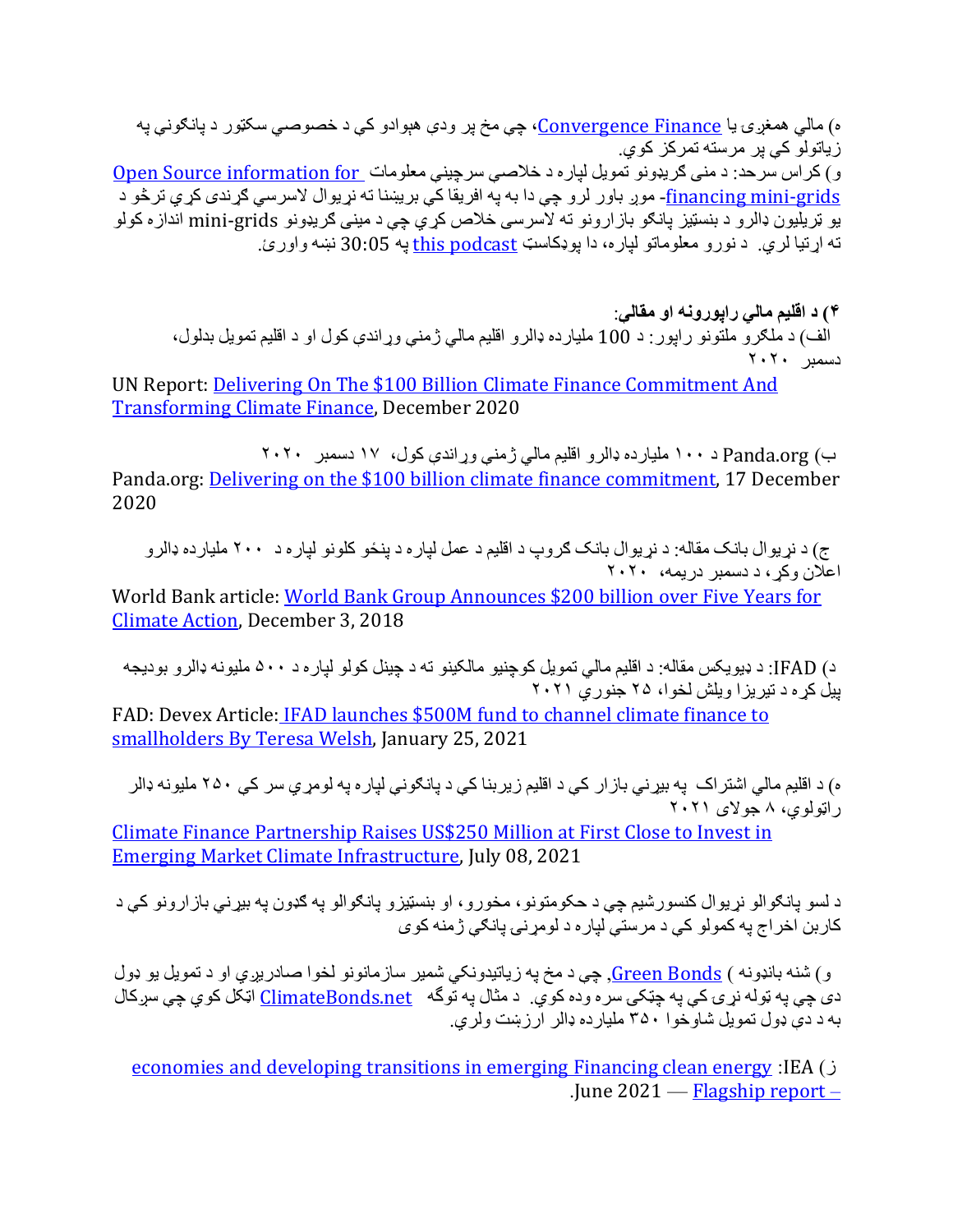ح) د اقلیم تجزیه او د مدغم غرونو بر اختیا نړیوال مرکز لخوا د ۹ جولای ۲۰۲۱ تفاهم لیک لاسلیک شو . MoU signed by Climate Analytics and International Centre for Integrated Mountain Development, 9 Jul 2021

ط) د نړ يو ال بانک د اقليم د يو هي مر کز  $\pm$  افغانستان World Bank Climate Knowledge Centre - Afghanistan

ی) نر پوال بانک: د افغانستان لپار ه د اقلیم د تمویل فر صنو نه لټول: د ویډیو کنفر انس لنډیز ر ایور (انګلیسی) World Bank: Exploring climate finance opportunities for Afghanistan : video conference summary report (English)

ک) UNFCCC د اقلیم د مالیې یورې اړوند د ګړندي بیل مالیه (FSF) تخصیص (لست د افغانستان لپاره د ونډي سر ہ بیل کی<u>ر ی</u>) list) Fast-start Finance (FSF) allocations Relating to Climate Finance – UNFCCC (starts with contributions to Afghanistan

m) Displaced Afghan negotiator calls for climate aid to war-torn states, 08/09/2021

ل) بي ځايه شوی افغان مذاکر ه کوونکي له جنګ ځيلو هيوادونو سره د اقليمي مرستو غوښتنه کوی، 2021/09/08 , Displaced Afghan negotiator calls for climate aid to war-torn states د اقليم يو لوړيوړي چارواكي احمد صميم هوشمند، مخكي له دي چي له طالبانو ونښتي وايي، افغانان د اقليم له اغیز و سره د مقابلي لباره تر بل هر وخت زیات ملاتړ ته اړتیا لري. م) د ویکی مقاله: د ملکرو ملتونو د اقلیم د بدلون کنفرانس ٢٠٢١

Wiki article: 2021 United Nations Climate Change Conference

ن) د آسیا بر مختیابی بانک (ADB) د اقلیم مالی لنډیز Aisa Development Bank (ADB) Climate Finance Summary

## **۵ ) د میلقا ټرامس ویژولانکی^ لاثم ېچ د ،ېدند میلعت وا / ای د وړوخ بوتیدنوخ Hتلام يوک : Example climate smart technologies that support jobs, education and/or food security:**

الف) د لمريز بريښنا د سړو ذخيري له لاري د خوړو ضايع کيدو کمول (هم وګورئ: TAGE) Reducing Food Waste Through Solar-Powered Cold Storage (also see: TAGE)

ب) د لمريز بريښنا د اوبو لکولو سيسټم، لکه د SunCulture لخوا

ج) د لمريز بريښنا مايکرو گرډ، لکه يو د FlexGrid. لخوا

.

د) د اوبو فلټر سیسټم او اتوماتیک توزیع (ATM)، لکه د Susteq لخوا